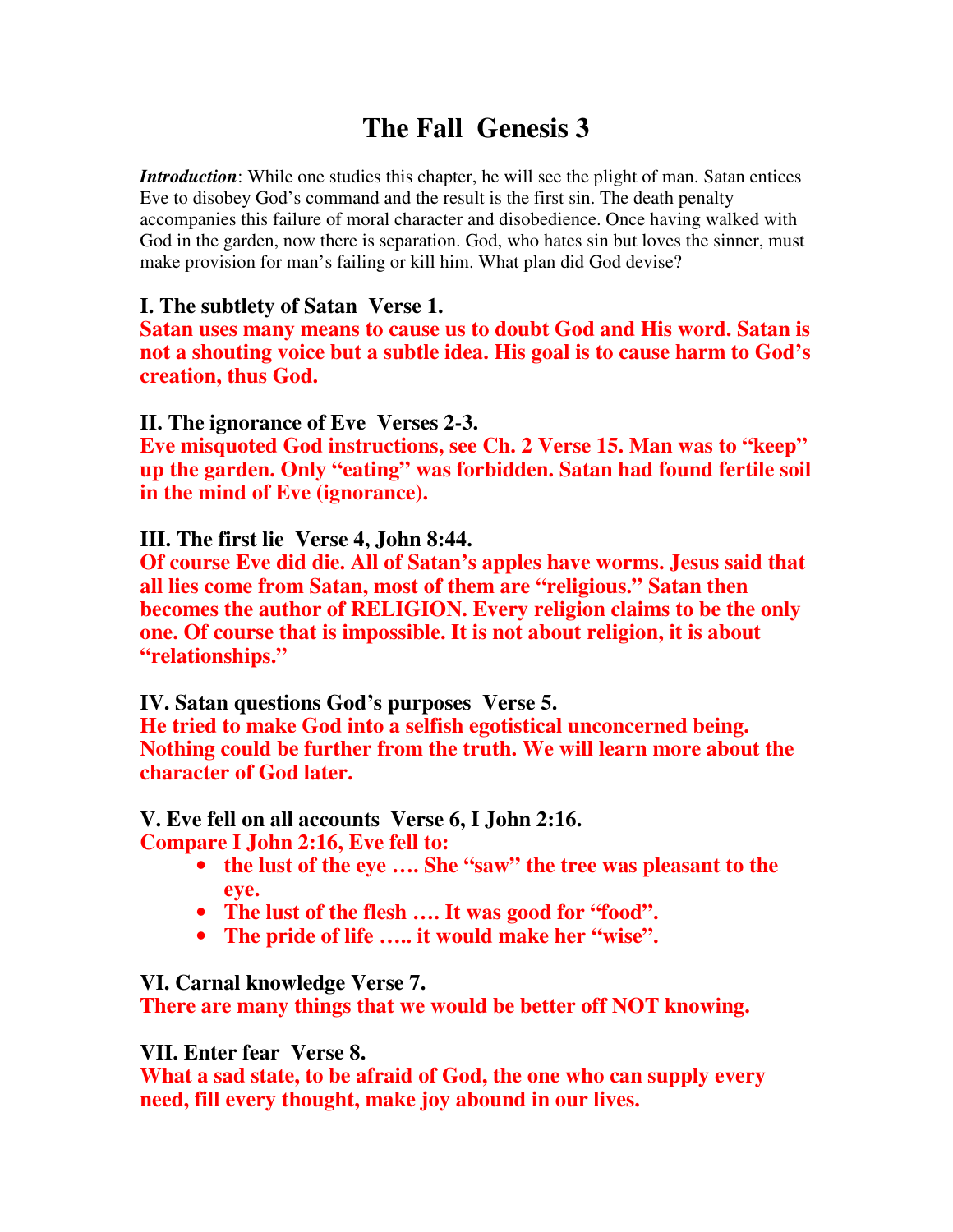#### **VIII. The first philosophical question Verse 9.**

**Of course God knew where Adam was. But did Adam now know that he was "away from God." Adam must own up to his SIN (an offense against God).** 

**IX. You can't hide from God Verse 10. Nor can you hide your offense.** 

**X. Man's innocence was taken away Verse 11.** 

**We always are outraged when some hurts a child or does injury to a child's person or formation. Our outrage is based largely on the child's "innocence." Here is where the loss of innocence started. Even the adults were innocent. No longer.** 

**XI. "I am not to blame" Verse 12, Proverbs 28:13. Here is the first "blame shifting". Mankind has now become masterful at this art. Proverbs tells us that it is to our determent.** 

**XII. Every person is accountable for his own actions Verse 13. God held Eve personally responsible. You are responsible for your own sin as is everyone.** 

**XIII. Satan cursed Verse 14.** 

**A cosmic struggle ensues that pits Satan against God. We seem to be pawns in this cosmic chess match, but with a will of our own.** 

**XIV. The hint of promise Verse 15.** 

**Who is this "seed of woman" that will ultimately inflict a mortal wound on Satan? In this veiled Prophecy, we see the very first mention of Jesus. In fact it even suggests a virgin birth. The crucifixion is also hinted here.** 

**XV. Mankind cursed Verses 16-17. This opens the door for all manner suffering in the world.** 

**XVI. The earth cursed Verses 18-19. "Natural" disasters began here.** 

**XVII. God begins to make provision for sin Verses 20-21. God already has a plan for the redemption of man. We are given hints here as to how this plan will unfold. Something must have been sacrificed here in order to have a skin for a covering. It seems that in**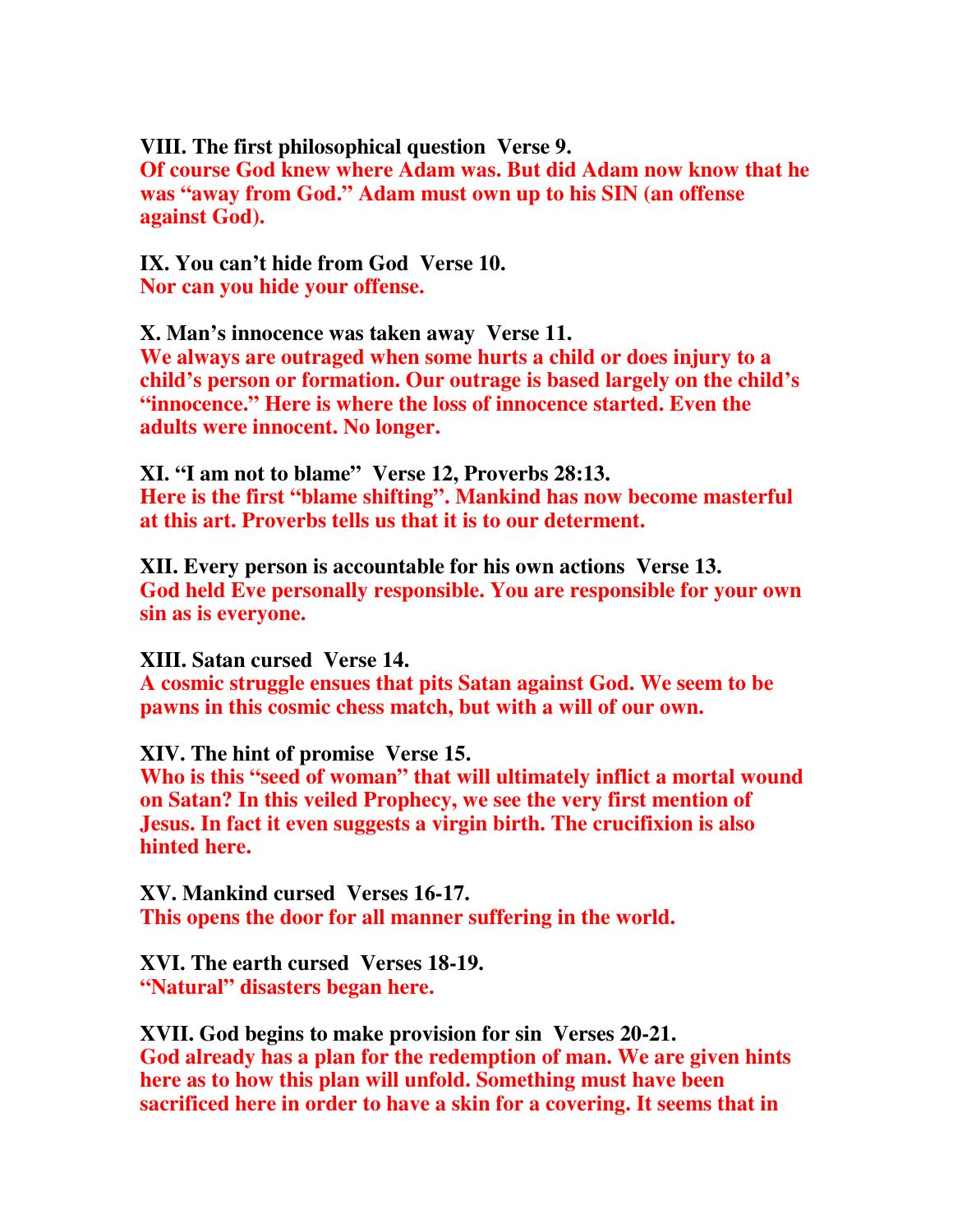**the redemption of man that a sacrifice is involved. Keep your eye on Jesus all through this revelation.** 

**Remember these words:** 

 **Sin separates (us from God) God provides (a way for restoration) A sacrifice is involved.**